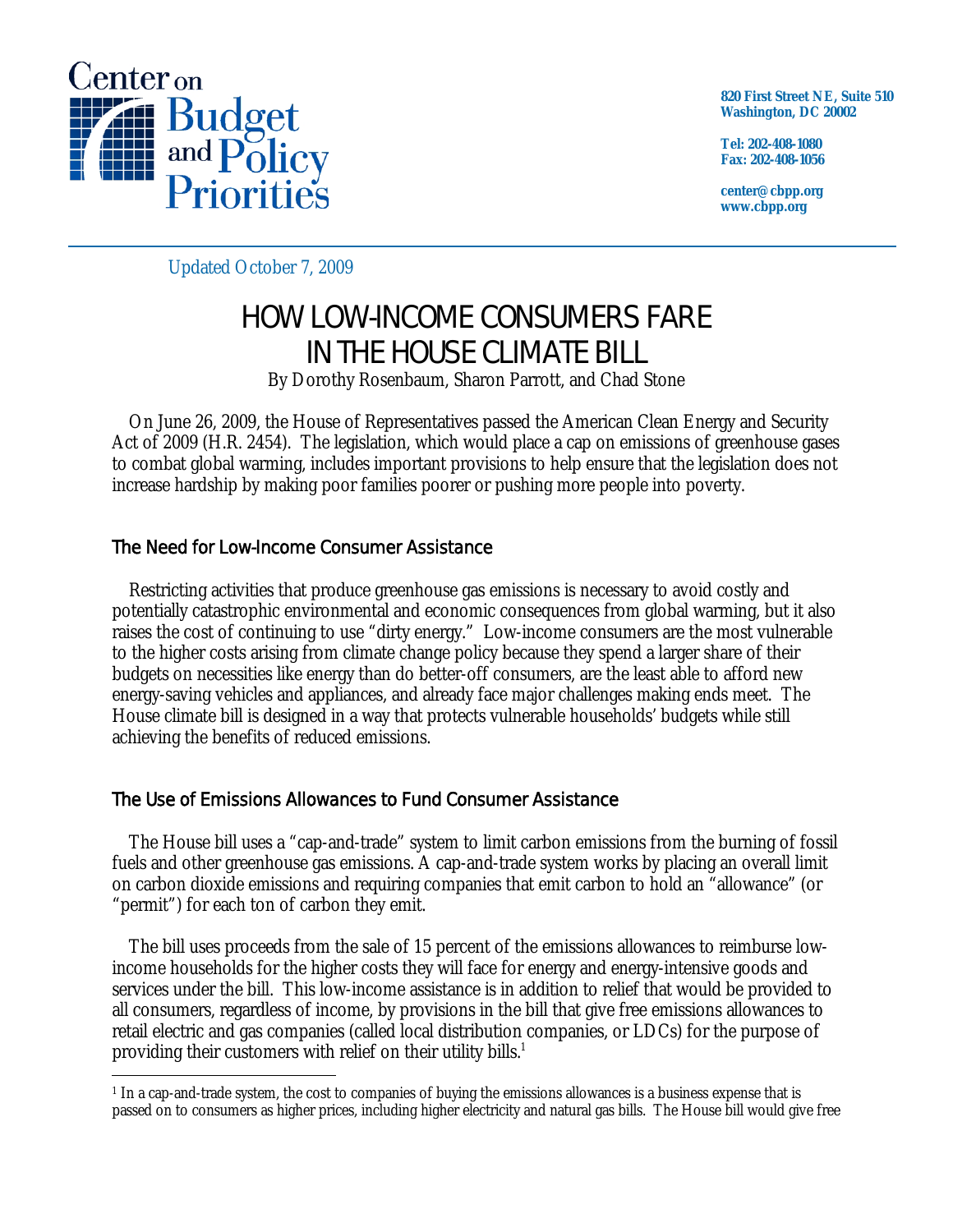#### How the Low-Income Consumer Assistance Would Work

 Under the House bill, low-income families with children, seniors, people with disabilities, and other low-income individuals would be eligible for a monthly federal benefit, administered through their state's human services agency, to offset the loss in purchasing power caused by the other provisions of the bill. This benefit would be delivered electronically onto the same debit cards that states now use to deliver food stamps and other benefits. The bill also uses a portion of the proceeds from auctioning 15 percent of the allowances to finance an expansion in the now-verysmall component of the Earned Income Tax Credit (EITC) for low-income workers who do not live with children, the low-income group most likely to be missed by the benefit provided through the state human services agencies. This EITC expansion would help offset the rising costs those workers would face as a result of the climate legislation. It also would reduce taxes for the one group of Americans who must pay federal income taxes despite living below the poverty line and who thus are taxed deeper into poverty.

#### Energy Refund Program through State Human Service Agencies

 Under the bill, households with incomes under roughly 160 percent of the poverty line — about \$35,000 a year for a family of four in 2009 — would qualify for a monthly energy refund that would be delivered on Electronic Benefit Transfer (EBT) cards — the debit cards already used to deliver food stamps in every state and other benefits such as cash assistance and child care subsidies in many states. Households with incomes below 150 percent of the poverty line would qualify for a *full* benefit; the benefit would begin to phase down for households with incomes above this income level and phase out at roughly 160 percent of the poverty line.<sup>2</sup>

 **How is the refund amount set?** The Energy Information Administration (EIA, the statistical agency of the Energy Department) would calculate each year how much, on average, the higher energy prices resulting from the climate policies would reduce the purchasing power of households with incomes at 150 percent of the poverty line. The EIA would make this calculation for households of different sizes, since energy consumption — and, thus, the loss of purchasing power that results from higher energy costs — varies by household size. EIA would base these calculations on the market value of emissions allowances, other economic costs of capping carbon emissions, and the "carbon footprint" of low-income households in this income range, which can be derived from government data on consumer expenditures. A household's benefit would equal the amount that EIA calculated that energy prices would rise that year for a household of that size as a result of the legislation, after taking into account the relief the household would receive through the free allocation of permits to local utility

allowances to LDCs but would require them to use those allowances to benefit their customers, presumably by selling the allowances and using the proceeds to give customers relief on their utility bills. In the bill, natural gas utilities would be required to use a portion of their free allowances for energy efficiency programs, but there is no similar requirement for electric utilities. This creates ambiguity about whether and to what degree LDCs could use the proceeds from selling their allowances for energy efficiency expenditures, rather than to directly lower their customers' bills.

<sup>&</sup>lt;sup>2</sup> As discussed below, some families with members who receive Medicaid or CHIP likely would be able to receive a refund at somewhat higher income levels based on the authority for the Secretary to create a process for them to automatically be enrolled, based on the information that the state has available in their Medicaid or CHIP records.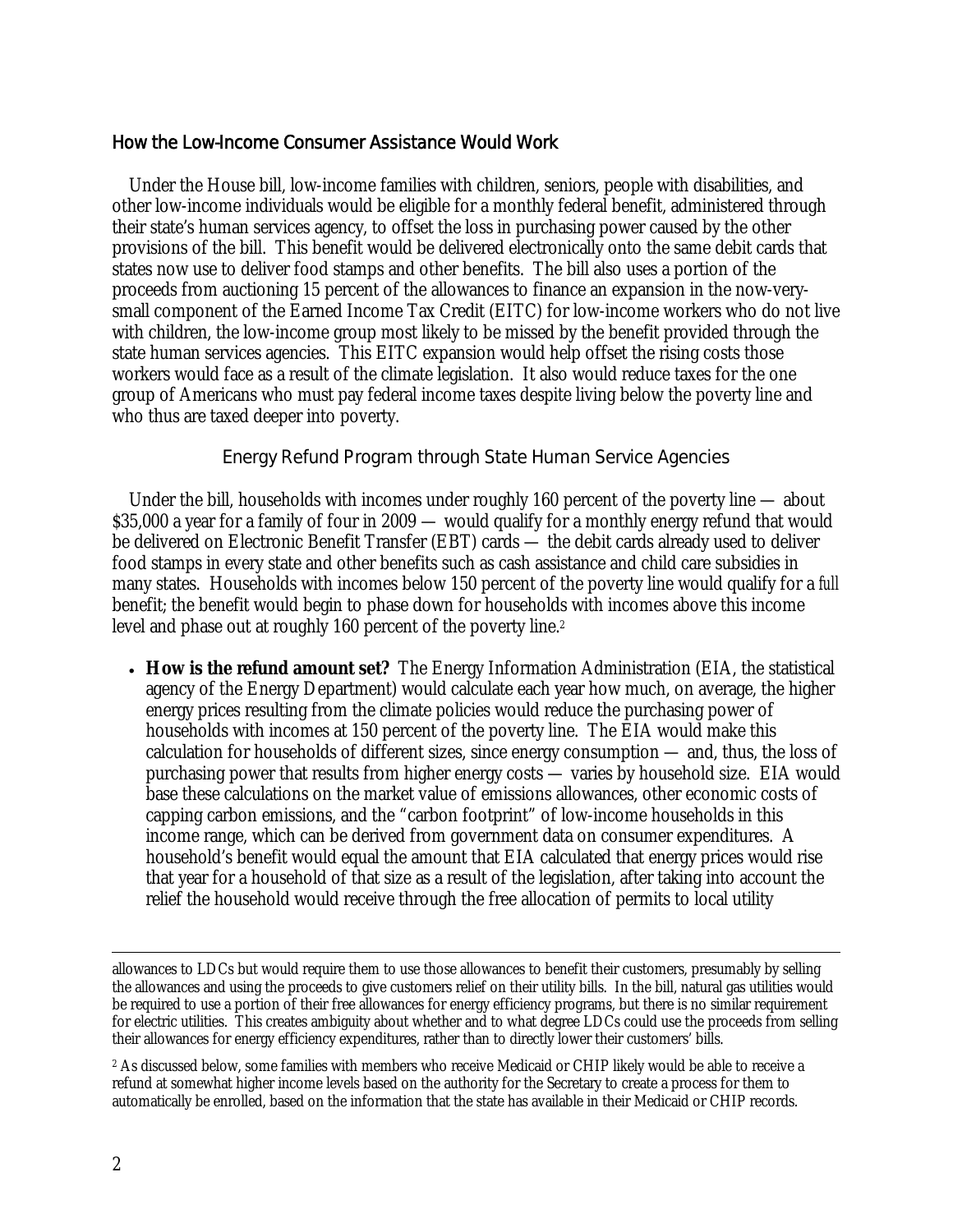companies. The benefit would be delivered on a monthly basis.<sup>3</sup>

- **Who is eligible for the energy refund**? All households with incomes below 150 percent of the poverty line would qualify for a full refund. As noted, households with incomes just above this level would qualify for a partial benefit.<sup>4</sup> Based on Congressional Budget Office (CBO) cost estimates and estimated average refund amounts, approximately 70 million individuals would participate in the refund program.
- **How will families learn about and be enrolled in the energy refund program**? The legislation directs state human service agencies to *automatically* enroll certain groups of individuals into the refund program. This includes food stamp households, and low-income seniors and people with disabilities who participate in the Supplemental Security Income (SSI) program or who receive the low-income subsidy for the Medicare prescription drug program. (All low-income seniors and people with disabilities who participate in Medicare and in the Medicaid program are automatically enrolled in the low-income subsidy for the prescription drug program and, thus, would automatically receive the energy refund benefit.)

While the Food Stamp Program (now called the Supplemental Nutrition Assistance Program) reaches most very poor families with children, a substantial number of people have incomes below 150 percent of the poverty line but do *not* participate in the Food Stamp Program, SSI, or the low-income subsidy program for the Medicare prescription drug benefit. These households would be permitted to apply for the refund. Recognizing the importance of ensuring that those who are eligible know about and can easily enroll in the program, the bill includes several additional provisions to facilitate participation by eligible low-income households:

- $\geq$  The bill requires states to screen all Medicaid, CHIP (Children's Health Insurance Program) and TANF applicants for eligibility for the energy refund program. The bill also allows the Department of Health and Human Services, the agency that will oversee the energy refund program, to develop simplified eligibility rules that would enable states to automatically enroll families receiving Medicaid and CHIP into the energy refund program based on the income and family size information that states collect in determining Medicaid and CHIP eligibility. This provision will facilitate enrollment among low-income working families who sign their children up for Medicaid or CHIP but may not qualify for or participate in the Food Stamp Program.
- $\geq$  The bill directs the heads of the Department of Health and Human Services, the Social Security Administration, the Railroad Retirement Board, and the Department of Veterans Affairs to work together with state human service agencies to develop effective mechanisms to ensure that low-income retirees, veterans, and people with disabilities receive the refund for which they are eligible.

 $\overline{a}$ <sup>3</sup> The bill allows the Secretary of Health and Human Services to convert the payments to quarterly if the benefit amount is modest compared to the administrative costs of delivering it on a monthly basis.

<sup>4</sup> Undocumented immigrants would not be eligible for a refund.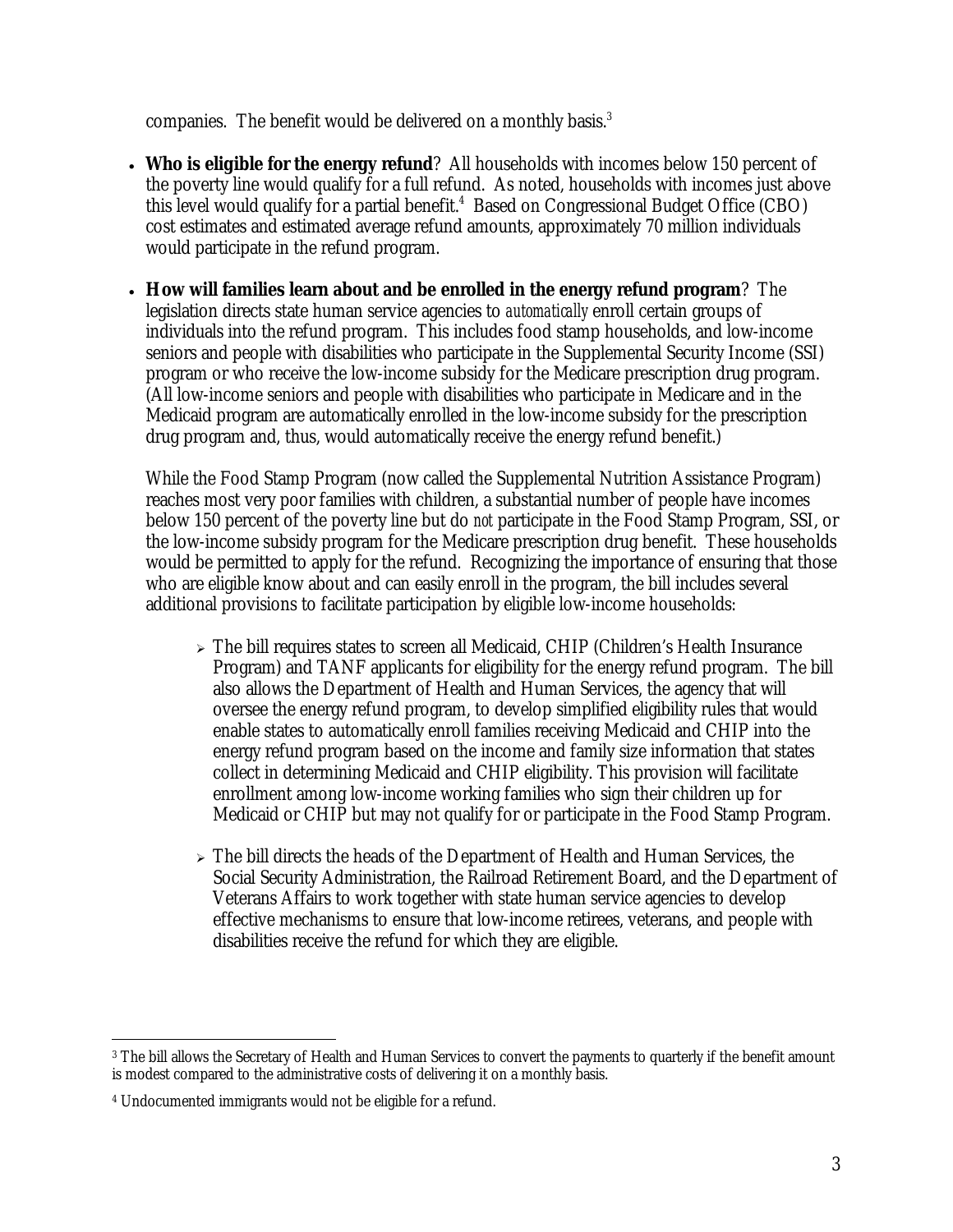- **How is the refund delivered?** The refunds would be deposited in households' bank accounts or delivered through state electronic benefit transfer systems — the debit card systems that states use to deliver food stamps, cash assistance, and other benefits — or other federallyapproved delivery systems.
- **How does the bill avoid high administrative costs**? The House bill holds down administrative costs in several ways. First, states will be able to enroll the majority of eligible families into the program without collecting any new information or paperwork from the family. This is because the new refund program builds off of the eligibility rules for the Food Stamp Program, SSI Program, and the low-income subsidy for the Medicare prescription drug program, as well as the information that states already collect to determine eligibility in Medicaid and CHIP. Second, states already operate Electronic Benefit Transfer debit card systems. Building on to these systems to deliver an additional benefit is far less expensive than using paper checks or setting up a new delivery system.

#### The EITC for Workers Who Do Not Live with Children

 While the Energy Refund Program delivered through state human service agencies' EBT systems is likely to reach a large share of eligible seniors, people with disabilities, and families with children, one group is unlikely to have high participation in the program — non-elderly adult workers who do not live with children. Only about one in four eligible working adults without children in the home participates in the Food Stamp Program. The bill provides consumer relief to these individuals by expanding the Earned Income Tax Credit for workers without children.

 Currently, the EITC for this group is very small — the maximum benefit in 2009 is just \$457, far below the maximum benefit of \$3,043 for a family with one child. Moreover, the EITC for adults who do not live with children is too small to ensure even that single workers living below the poverty line are not taxed deeper into poverty; this is the only group of workers in the country who begin to owe federal income tax before their income reaches the poverty line. In addition, the current EITC for workers without children has such a low eligibility limit that a full-time minimum wage worker is wholly ineligible for the credit.

 The House bill provides consumer relief to these workers through an expansion of the childless workers' EITC. The maximum benefit would remain very modest compared to the EITC benefit for families with children — in 2012, the maximum EITC credit for a single worker without children would be \$932, or less than one-third the benefit for a parent with one child. In addition, the bill would raise the income level at which the credit begins to phase out, from \$7,620 in 2012 dollars (69 percent of the poverty line) to \$11,640 in 2012 dollars (about 105 percent of the poverty line; the *end* of the phase-out range would be raised to about 160 percent of the poverty line). Much of the increased EITC would offset the loss of purchasing power these workers will face as a result of the climate legislation. The remainder of the EITC increase would go to reducing the tax bills of these poor and near-poor workers.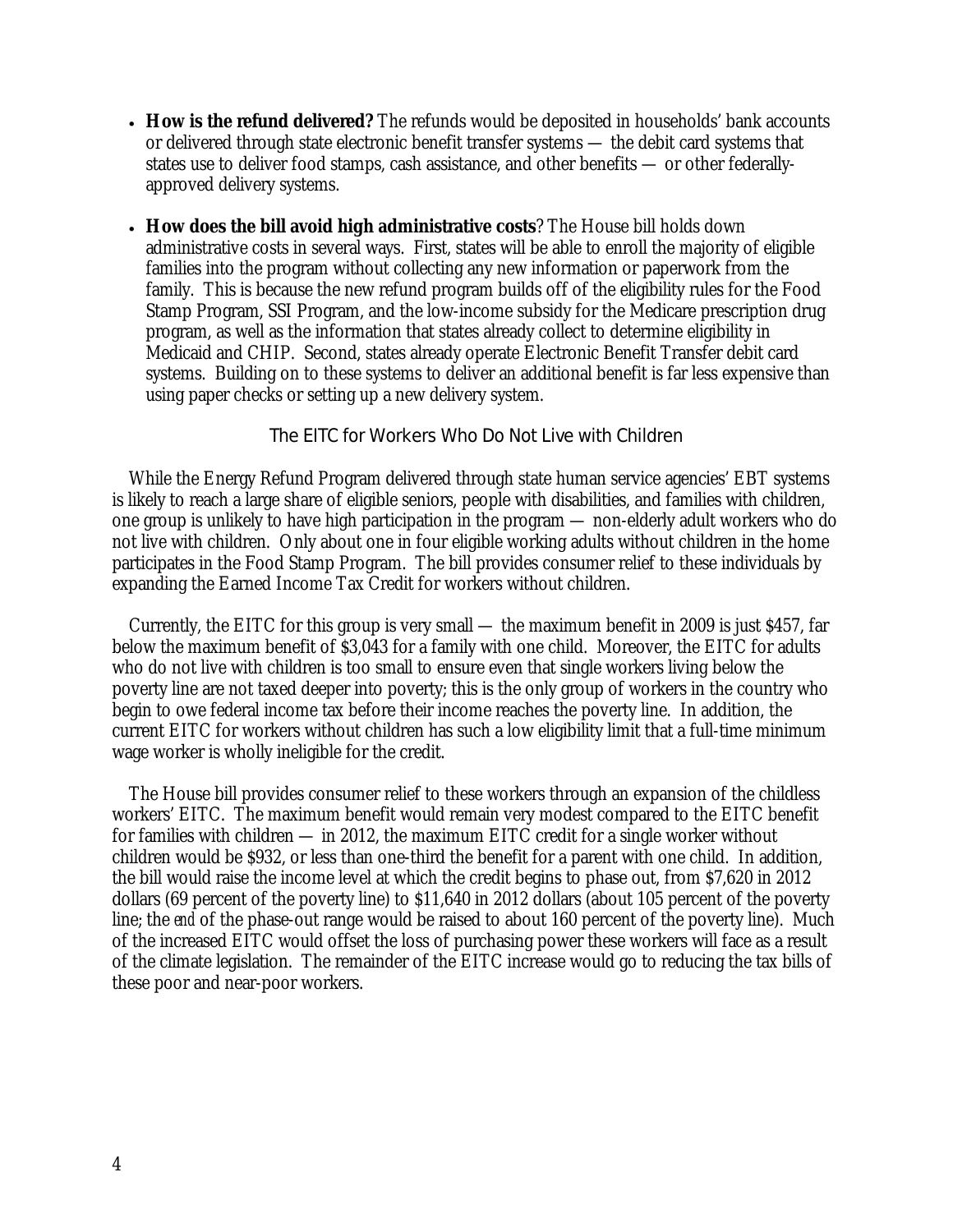#### Low-income Consumer Relief: Final House Bill Compared to the Energy and Commerce Committee Bill

On May 19, 2009, the Energy and Commerce Committee reported a climate change bill that included lowincome consumer relief. Because the Ways and Means Committee has primary jurisdiction over such provisions, however, it drafted revisions to the low-income provisions that the Energy and Commerce Committee had approved, which were included in the House-passed bill.<sup>a</sup>

Both the legislation that the House passed on June 26 and the Energy and Commerce version use the proceeds from auctioning 15 percent of the emissions allowances to finance relief for low-income households, offsetting the losses in purchasing power that would otherwise result from enactment of cap-and-trade legislation. Both bills include a state human services EBT component to reach the lowest-income households. In both bills, this low-income relief supplements the relief that low-income households would receive from the provisions in the bill that give free emissions allowances to retail electric and gas companies to hold down utility bills.

The principal difference between the two bills is that the House-passed bill targets more of the relief on households below 150 percent of the poverty line through the state human services agency mechanism, and limits the bill's low-income tax credit provision to low-income workers who do not live with children, the group most likely to be missed by the state human services agency mechanism. The Energy and Commerce bill set the refund amount for low-income households at the *average* loss in purchasing power to households in the lowest income quintile, adjusted by household size. As a result, households experiencing a higher-thanaverage loss in purchasing power would receive relief to compensate them for part, but not all, of the increase in energy costs they would face. The House-passed bill sets the refund amount provided through the human services agency at a somewhat higher level (the average loss to households with incomes right at 150 percent of the poverty line). By setting the refund level at this somewhat higher level, the House-passed bill ensures that the full loss in purchasing power is offset for a greater share of low-income households.

The Energy and Commerce bill included a larger tax credit component than the House-passed bill. The House-passed bill expands the EITC for workers without qualifying children, the group most unlikely to participate in the energy refund program operated through state human service agencies. (Many of these individuals are either ineligible for food stamps or do not participate in that program, and most are neither elderly nor people with disabilities and hence do not participate in the Medicare prescription drug program or SSI.) The Energy and Commerce bill included a broader tax credit that also would be available to low- and moderate-income working households with children.

As a result of these changes, the House-passed bill extends consumer relief to a smaller number of moderate-income households than the Energy and Commerce bill would have done, but ensures that a larger share of lower-income households see their loss in purchasing power fully offset. In the bill the House approved, the consumer relief phases out at about 160 percent of the poverty line, or about \$35,000 a year for a family of four, compared to closer to 200 percent of the poverty line, or about \$45,000 a year for a family of four, under the Energy and Commerce version.b

Moving forward through the Senate and conference processes, Congress should consider whether more resources can be made available for consumer relief so that such relief can be provided to more moderateincome households without diminishing the relief, and thereby causing hardship, among low-income families and individuals.

 $\overline{\phantom{a}}$  , where the contract of the contract of  $\overline{\phantom{a}}$ a For a description of the Energy and Commerce provisions see: Chad Stone, Sharon Parrott, and Dottie Rosenbaum, "Waxman-Markey Climate Change Bill Fully Offsets Average Purchasing Power Loss for Low-Income Consumers: Also Reaches Some Moderate-Income Households," Center on Budget and Policy Priorities, April 20, 2009.

b Some families with members who receive Medicaid or CHIP likely may be able to receive a refund at somewhat higher income levels, based on the authority for the Secretary to create a process for them to automatically be enrolled based on the information the state has available for Medicaid or CHIP.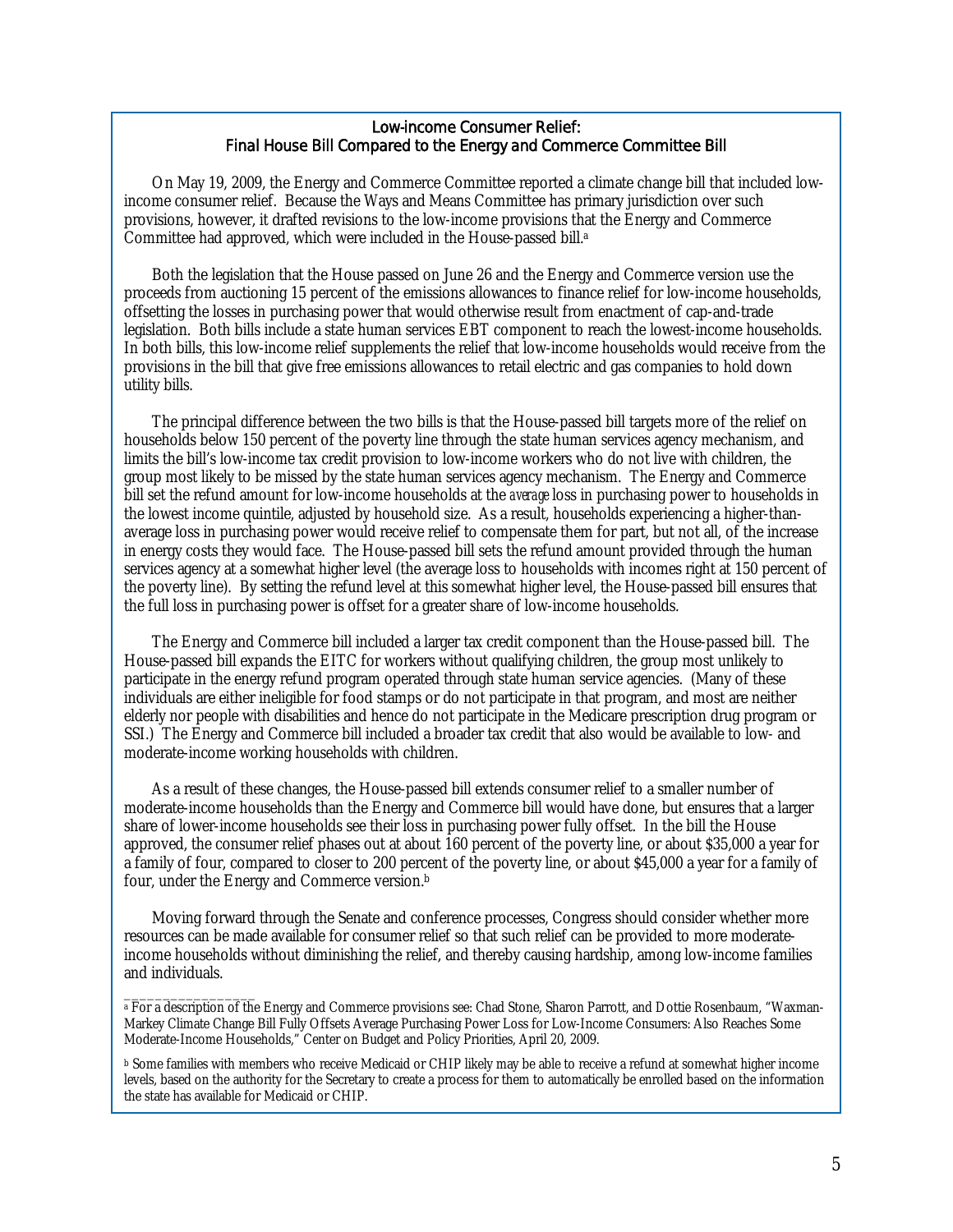### Impact of the Consumer Relief Mechanisms

 The consumer refund mechanisms, in combination with the allocations to utility companies that the House bill makes, would succeed in providing meaningful relief to households with incomes below 150 percent of the poverty line and ensuring that, on average, households in the bottom quintile are not made worse-off by the legislation.<sup>5</sup>

 A recent Congressional Budget Office (CBO) analysis of the bill confirms that the legislation would succeed in preventing increased hardship among low-income households overall. CBO

examined how the costs and financial benefits of the legislation would be distributed among households in each fifth (or quintile) of the income distribution. It estimated that people in the bottom quintile would incur an average *gross*  cost of \$430 per household but incur no *net* loss, on average, because they would receive back an average of \$555 per household in relief.<sup>6</sup>

The CBO analysis finds that the average household in the bottom quintile would be fully protected from the effects of the increase in energy prices; the provision in the legislation that uses 15 percent of the allowance value for low-income assistance is critical to achieving this outcome. (The CBO analysis shows there would be a net increase in cost in the other income quintiles but it would be modest. It would

| <b>TABLE 1:</b><br><b>Net Cost per Household</b><br>in 2020                                               |         |
|-----------------------------------------------------------------------------------------------------------|---------|
| Bottom 20 percent                                                                                         | $-5125$ |
| Second 20 percent                                                                                         | \$150   |
| Middle 20 percent                                                                                         | \$310   |
| Fourth 20 percent                                                                                         | \$375   |
| Top 20 percent                                                                                            | \$165   |
| Average                                                                                                   | \$160   |
| Source: Congressional Budget Office, based<br>on 2020 program provisions applied to 2010<br>income levels |         |

range from an average of \$150 per household in the second — i.e., the next-to-the-bottom quintile to an average of \$375 in the next-to-the-top quintile; see Table 1.)

 Moreover, the legislation delivers much of this assistance through existing mechanisms that are efficient and effective.<sup>7</sup> By using existing delivery mechanisms, the bill would automatically reach a very large share of low-income families without their having to file new paperwork, and would have low administrative costs.

 While the bill would provide enough consumer relief to fully offset most low-income families' increased costs, some households — such as those that rent poorly-insulated apartments or have inefficient appliances — will face increased costs that exceed the amount of relief they receive. These households could have difficulty making ends meet even with the consumer assistance provided in the bill. For that reason, as the legislation moves forward, it could be strengthened by providing additional funds for the Low-Income Home Energy Assistance Program (LIHEAP), a

 $\overline{a}$ 5 As other Center on Budget and Policy Priorities analyses explain, distributing consumer relief through utility companies poses a series of problems. See Chad Stone, "Holding Down Increases in Utility Bills Is a Flawed Way To Protect Consumers While Fighting Global Warming: Direct Consumer Rebates a Better Approach," Center on Budget and Policy Priorities, April 27, 2009.

<sup>6</sup> Congressional Budget Office, "The Economic Effects of Legislation to Reduce Greenhouse-Gas Emissions," September 2009.

<sup>7</sup> See Sharon Parrott, Dottie Rosenbaum, and Chad Stone, "How to Use Existing Tax and Benefit Systems to Offset Consumers' Higher Energy Costs Under an Emissions Cap," Center on Budget and Policy Priorities, April 20, 2009.